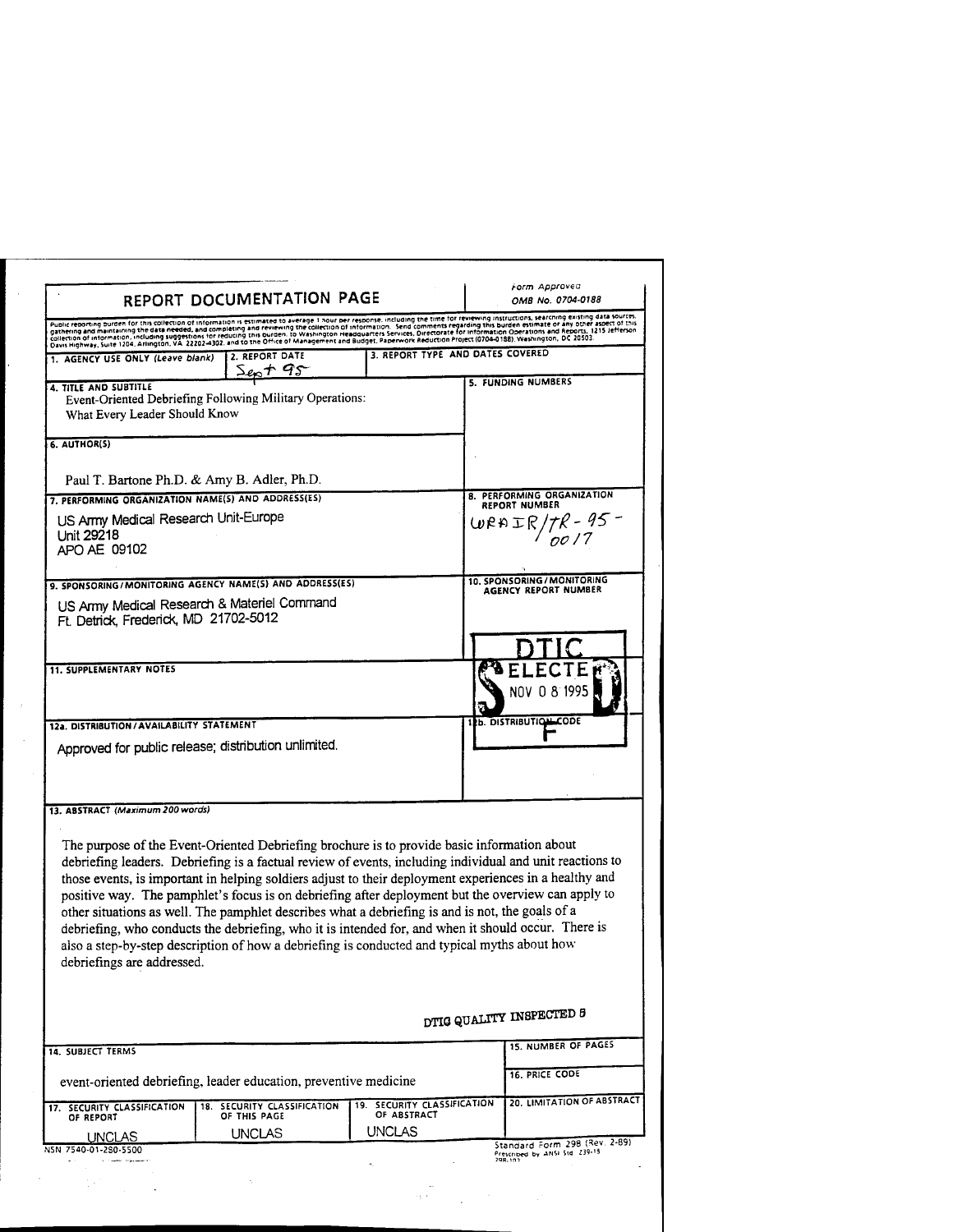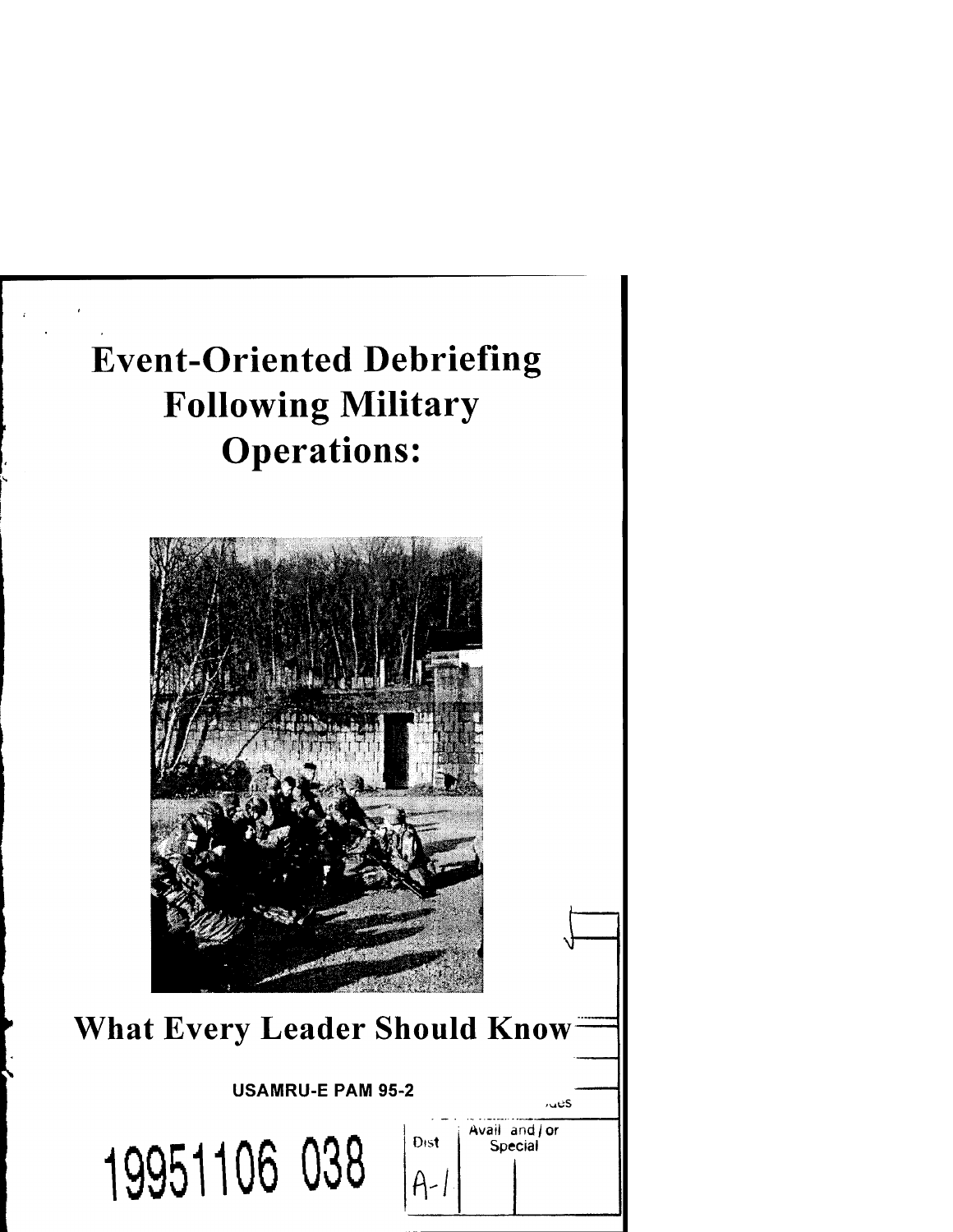# Event-Oriented Debriefing: What Every Leader Should Know

## Who should read this?

•Leaders who introduce a debriefing team to their units

•Non-commissioned officers who may deal with a debriefing team

•Any unit personnel who may lead a debriefing session

•Anyone interested in knowing what debriefing is all about

## Why read this?

•To obtain basic information about what to expect from a debriefing team

•To understand the purpose and rationale behind debriefing

•To learn about some of the myths associated with debriefing

## Background

Just as it is important to protect troops from infection and diseases like malaria, it is also important to help them adjust to their deployment experiences in a healthy and positive way. A simple but very powerful tool for leaders to accomplish this is the Event-Oriented After Action Debriefing. Under the operational demands and pressures of a real world mission, there is frequently little time for this kind of review. But when the action slows, or at the successful conclusion of the mission, it is important and useful to take some time to review events, clarify details, and put things in positive perspective.

 $\mathbf{1}$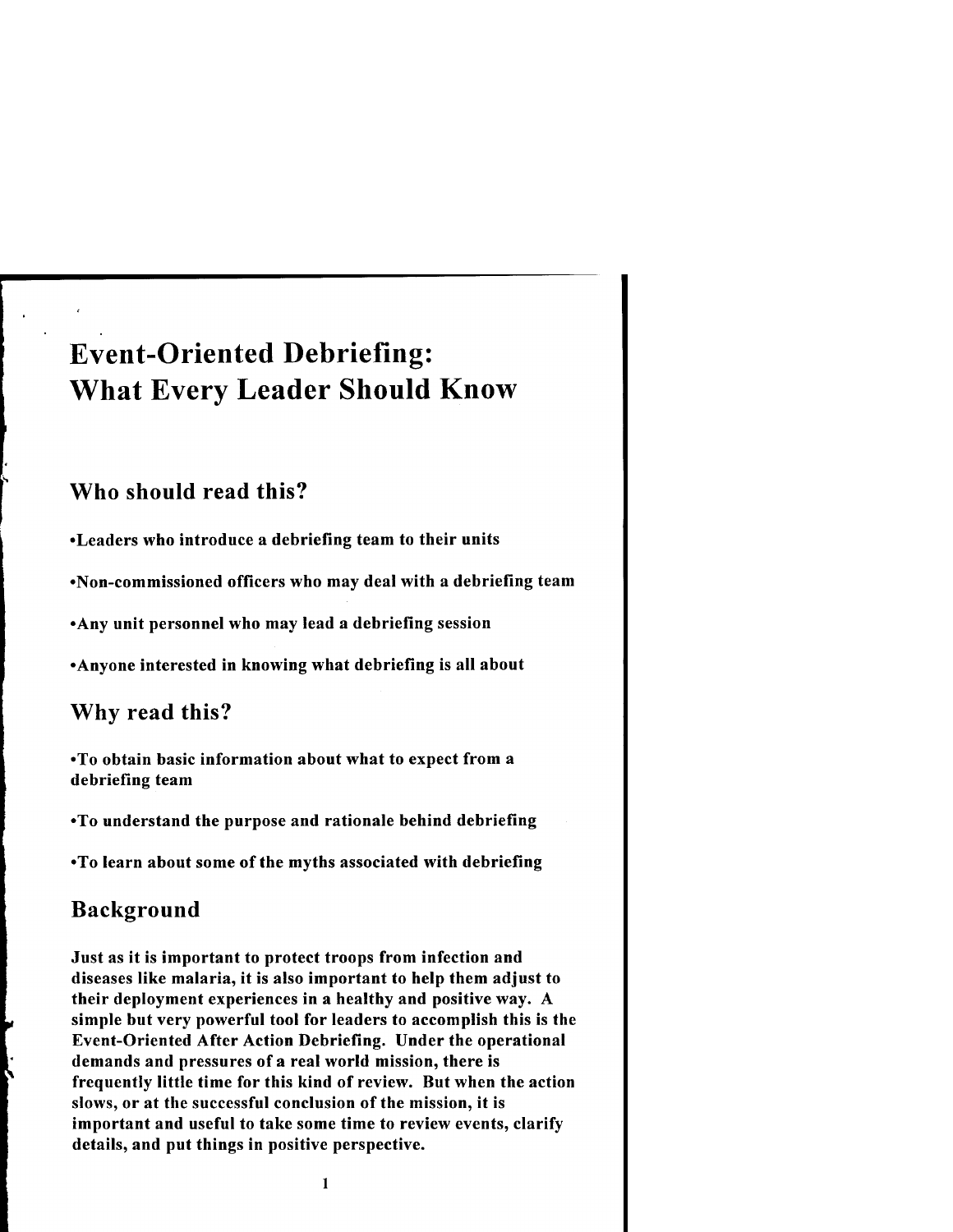### What is Debriefing?

The Event-Oriented After Action Debriefing is a factual review of events, and individual and unit reactions to those events. It is an opportunity to sit down with fellow soldiers, reconsider what occurred, and draw lessons for the future. In the process of reviewing events, feelings may be expressed and problems may be defused. The main point of the Debriefing is to review the chronology of events, to give soldiers an opportunity to clear up any confusion, and to facilitate a healthy cognitive reframing and integration of their experiences.

Research indicates that small unit debriefings with a historical, event-oriented focus can speed the process of healthy adjustment to stressful events, and significantly reduce related ill-effects. The techniques for conducting Event-Oriented Debriefings are fairly simple, and can often be learned by key unit personnel.

### Debriefing Goals

- •Identify lessons learned for future operations
- •Resolve misperceptions/misunderstandings of events
- •Prevent short and long-term problems by helping troops put the experience into a positive perspective
- •Provide context in which to emphasize positive accomplishments
- •Educate troops on physical and psychological symptoms
- •Reduce sense of isolation
- •Enhance unit cohesion

### Debriefing is NOT:

•NOT a stress-management session or individual psychotherapy •NOT a search to focus on negative emotions or stress •NOT an evaluation or critique, though lessons may be learned •NOT a search for scapegoats or for individuals to blame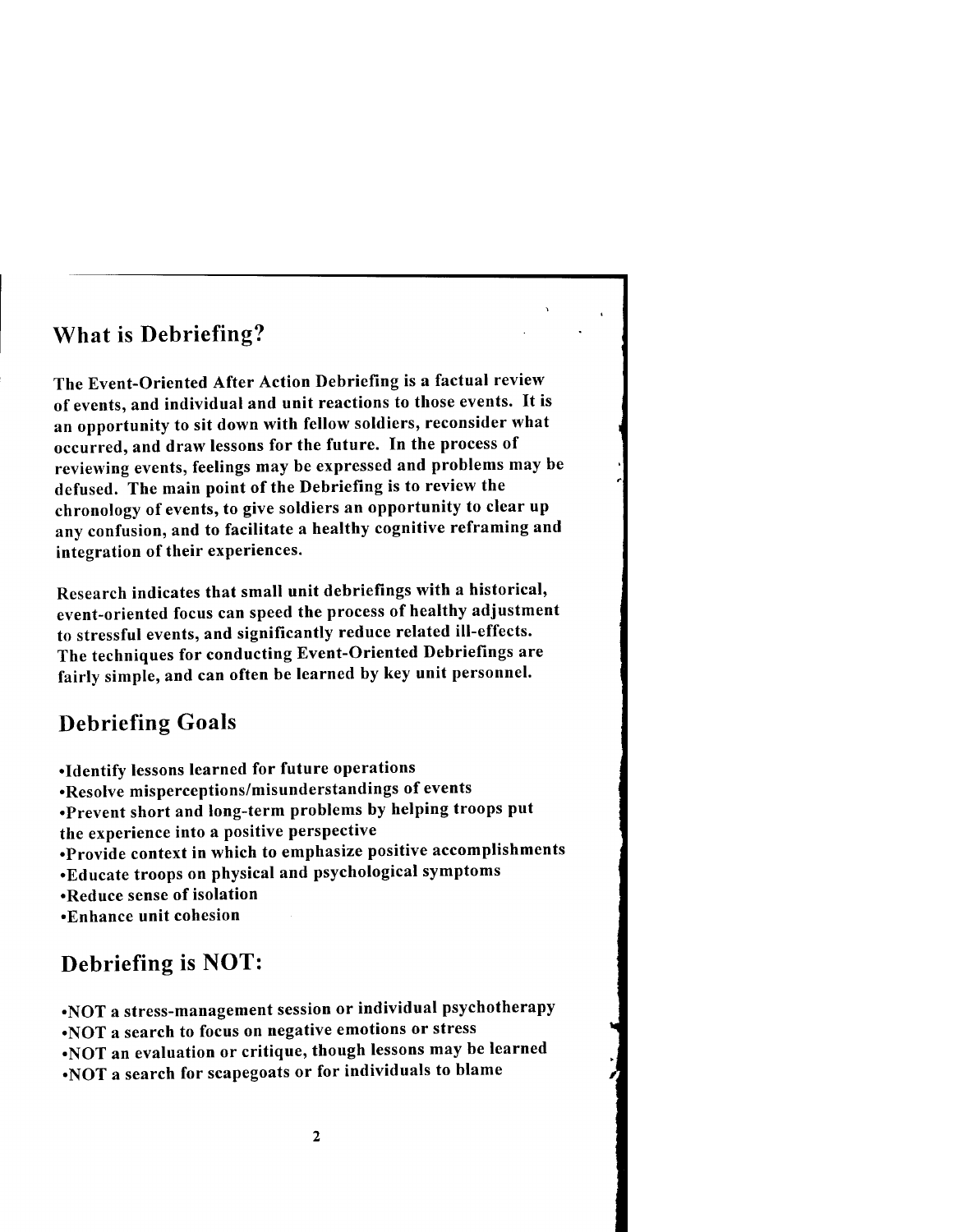## Who conducts the Debriefing?

•The techniques for conducting an Event-Oriented Debriefing are not difficult, and can be learned by unit leaders, behavioral specialists, chaplains, medics, physician assistants, nurses, or mental health workers, such as social workers.

•The best debriefers are trained in debriefing, knowledgeable about community resources (in order to make any necessary referrals) and familiar with the stress and coping field.

•A unit may want to identify a liaison to work with the debriefer who can make introductions, provide background knowledge on the unit, event, and key people involved, coordinate appropriate space and facilities, and encourage soldiers to be receptive to the debriefing.

## Who is the Debriefing for?

•All troops involved in an event and/or deployment, regardless of rank.

•Usually best when done with small units, such as squads or work sections.

•If there is a large group, the introductory meeting and remarks can include the entire group which can then be broken down into co-worker groups of 8 to 10 people. As a rule of thumb, groups should not be larger than twenty or so persons.

## When should the Debriefing occur?

•It is strongly recommended that there be a formal debriefing at the end of an operation.

•Timing is critical. Troops should have the chance to rest and shower first, but the debriefing should occur before they are caught up in the day-to-day life of post-deployment ideally, within one week following the operation.

•Midpoint and short "defuse" debriefings can often be done intheater while troops are awaiting transportation.

•The longer, follow-up debriefing (1-3 hours) can occur at the home station 2-7 days after redeployment.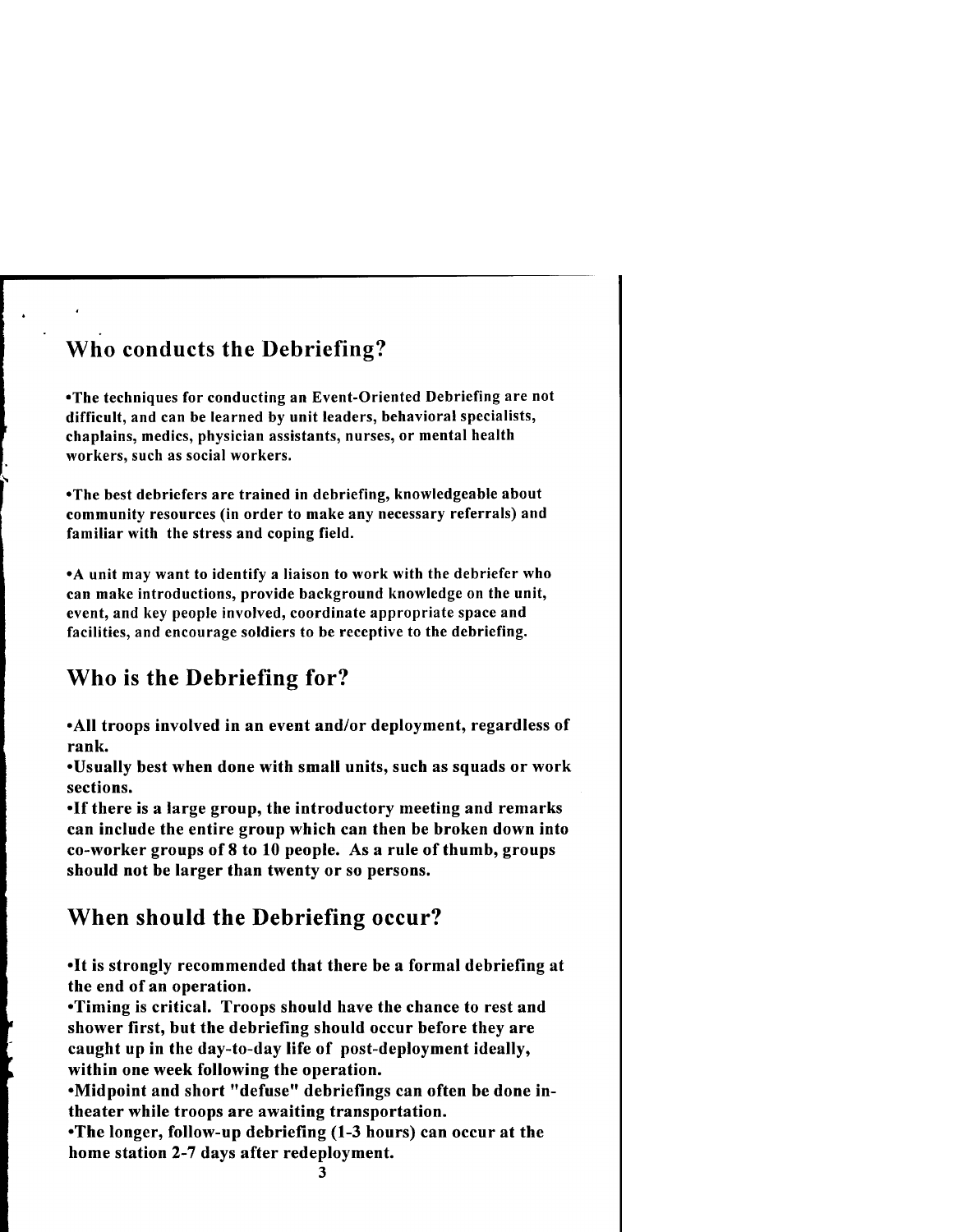### What is the actual approach?

### CONFIDENTIALITY

The first step is to emphasize confidentiality. That means that what is said in the debriefing session stays there. It will not come back to haunt a soldier later, and that the information is not designed to identify a scapegoat. Information discussed in the debriefing will not be relayed to the chain-of-command.

#### PURPOSE

The purpose of the debriefing session should be made clear. The purpose is to review events and experiences in order to identify useful lessons and record what has happened.

#### INTRODUCTIONS

Some form of "ice-breaker" is a good idea. Each soldier may be asked to give his/her name, marital status, where they're from, how long they've been in the unit, or other such introductory information.

### CONSTRUCTING A TIME-LINE

A time-line is then constructed. The goal is to develop an historical time-line or narrative of events through soldiers' descriptions. In the case of a deployment, the first part of the time-line may involve the predeployment phase, proceed to the deployment or mission phase, and conclude with the re-deployment phase. The issues may be addressed through direct questions.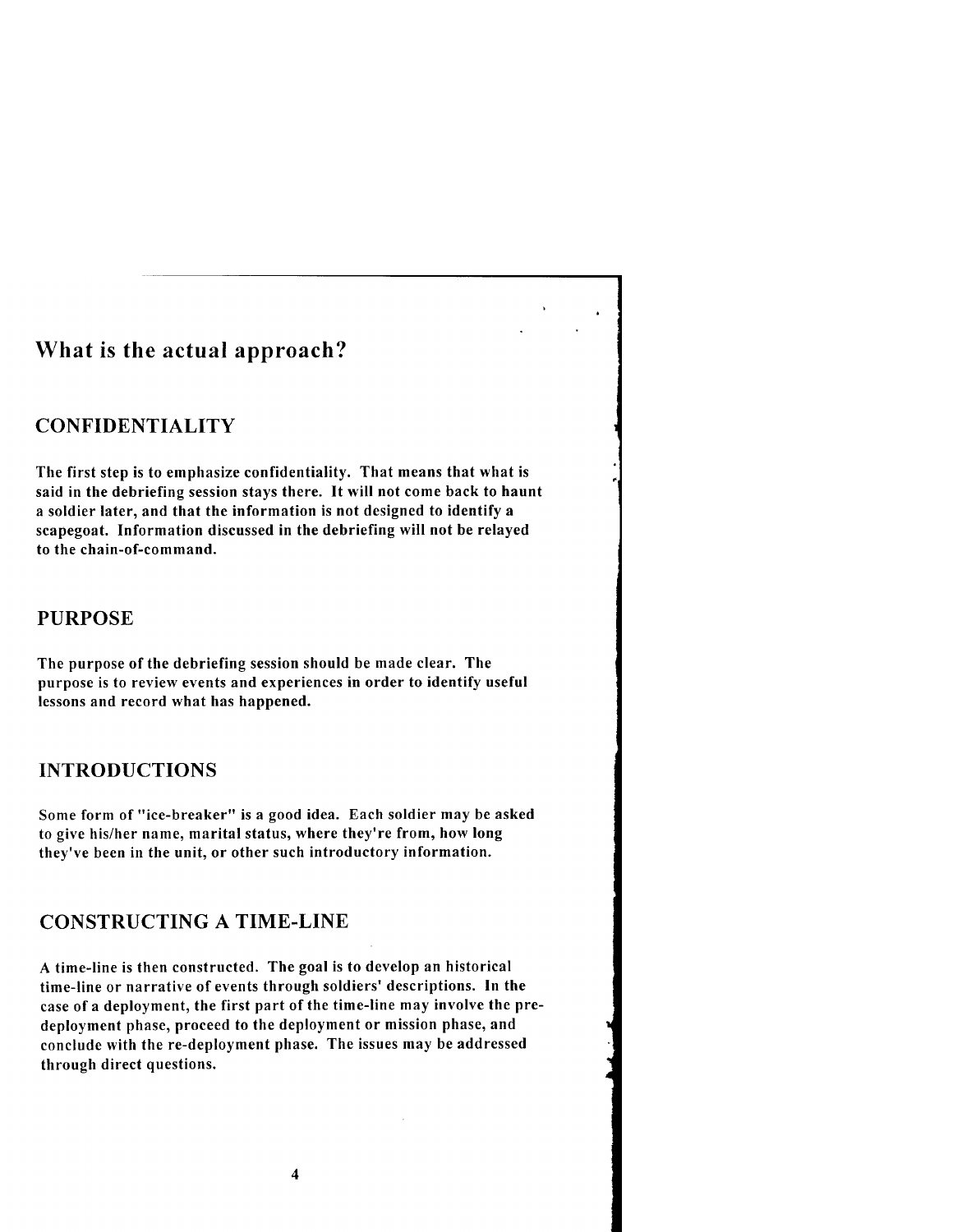### Pre-deployment Phase

- •How and when notified of this mission/deployment
- •Pre-deployment processing and related experiences
- •Medical processing (e.g., immunizations)
- •Reactions of family/friends
- •Experiences at unit
- •Understanding the mission, expectations

#### Deployment or Mission Phase

•Deployment/arrival

- •Initial activities and impressions on arriving in-country
- •Work activities, where and what

•Off-duty activities

- •Living arrangements and conditions
- •Describe a typical day
- •Communication with home (e.g., mail, news)
- •Impression of local people, other international forces
- •Equipment/supply issues
- •Rules-of-engagement
- •Any unaddressed critical incidents (e.g., disciplinary issues)

### Mission Completion and Preparation for Return

•Activities involved in preparing to return •Transition activities required •Expectations

#### Re-deployment Experiences

•Reunion with family/friends

- •Reintegration with home unit
- •Saying goodbye to fellow soldiers (especially for special units assembled for deployment)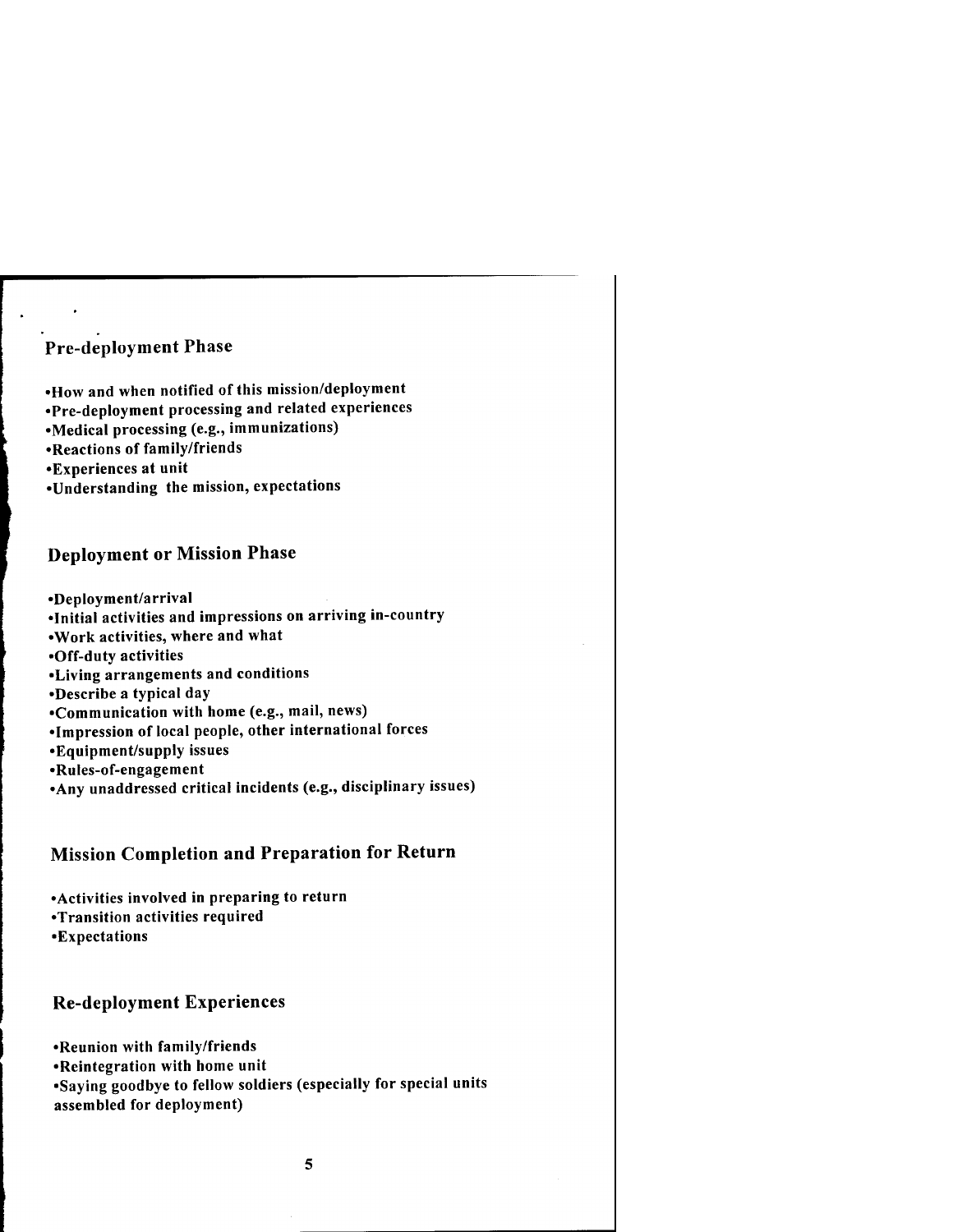### VENTILATION & NORMALIZING

A key component of debriefing is to "normalize" symptoms that soldiers might encounter:

•Troubling memories and mental images

•Sleep difficulties like bad, troubling dreams, insomnia

•Eating difficulties like loss of appetite, distaste for certain foods, upset stomach

•Jumpiness, irritability, trouble concentrating

•Physical symptoms like headaches, tight muscles

The leader of the debriefing should emphasize that if some of these symptoms occur it is normal and expected, and they will clear up over time. If the symptoms persist or disrupt day-to-day activities and functioning, then help is available and appropriate referrals should be made. Such resources include medical services, psychological services, and chaplains.

### SUMMING UP\CLOSING REMARKS

The debriefer should attempt to summarize what was discussed in the debriefing. As a matter of courtesy, it is also important to thank the soldiers for their time, their participation, and for honestly describing their experiences.

### FOLLOW-UP OR POST-DEBRIEFING REFERRALS

As was mentioned earlier, appropriate referrals may be needed for some members. Individual soldiers can be given information, but a list of resources should also be left with the commander and debriefing liaison. The commander may also need additional consultation regarding leave policies and cohesion-building activities.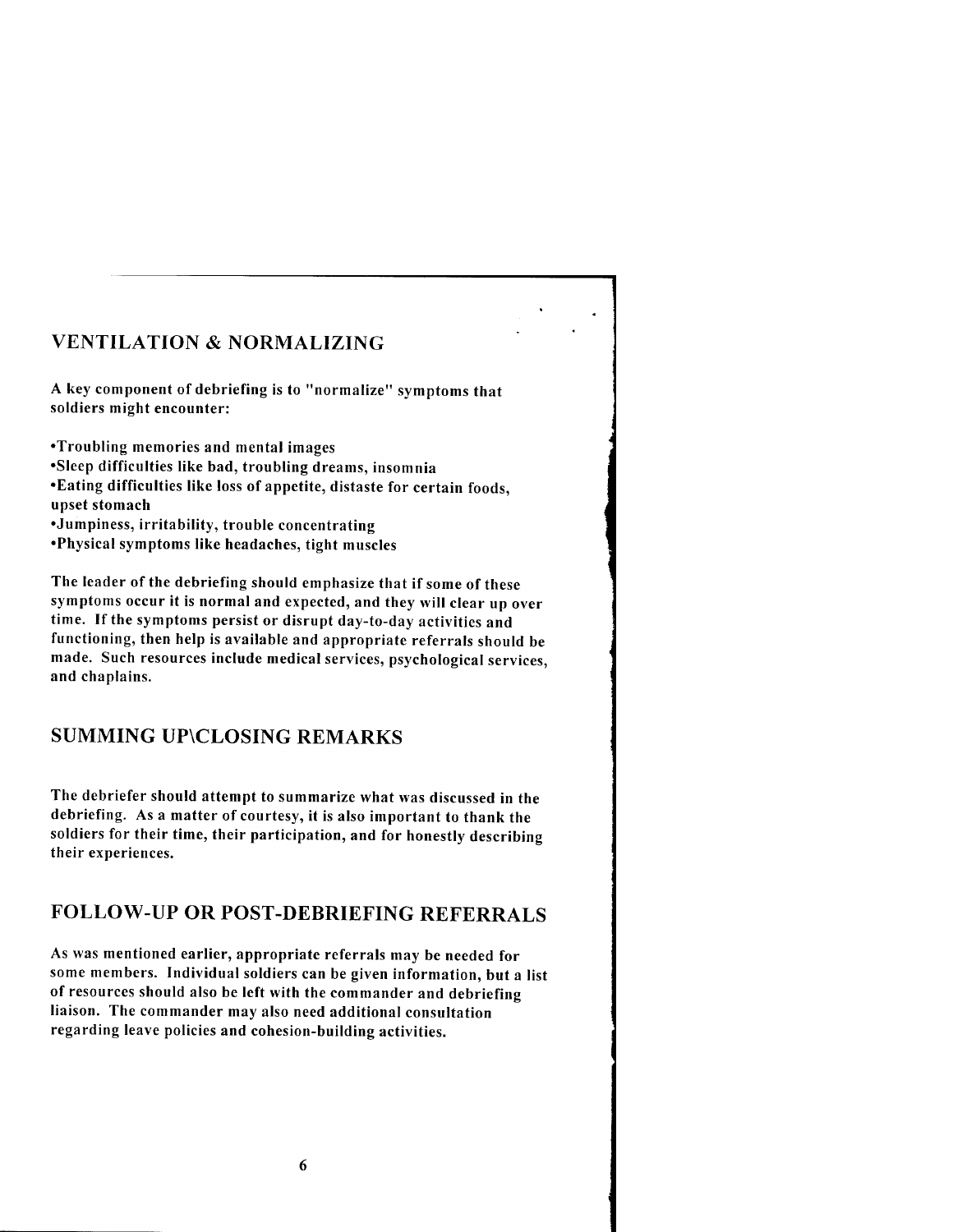## What can commanders do to help soldiers adjust?

•Emphasize importance and value of what was accomplished

•Give positive recognition (awards, time off, praise)

•Make use of the media to emphasize accomplishments (AFN, Stars *&* Stripes)

•Help troops normalize responses by revealing the leader's own reaction, by showing the leader's "human" side

•Recognize that the soldiers may have witnessed some troubling sights; this openness will increase credibility on the part of the leader and speed any needed recovery

•Emphasize the value of unit debriefings to identify lessons and diffuse tension

•Ensure that the command is not ambivalent or disapproves debriefing; soldiers will perceive this and also tend not to cooperate

### A Word to Debriefers

The procedures set forth in this pamphlet describe the ideal way that a debriefing should occur. The reality is that the ideal never happens. So the key is to be ready for the unexpected and not to be thrown off by it. Problems such as not having enough time to work with command before the debriefing is scheduled, finding space, and conflicts about or in the debriefing are just some examples of challenges that debriefing teams have faced in the past. Each situation is unique and the sets of problems and opportunities will also be unique. Remember that debriefers themselves need to be debriefed and having an outside consultant can help the debriefers maintain objectivity.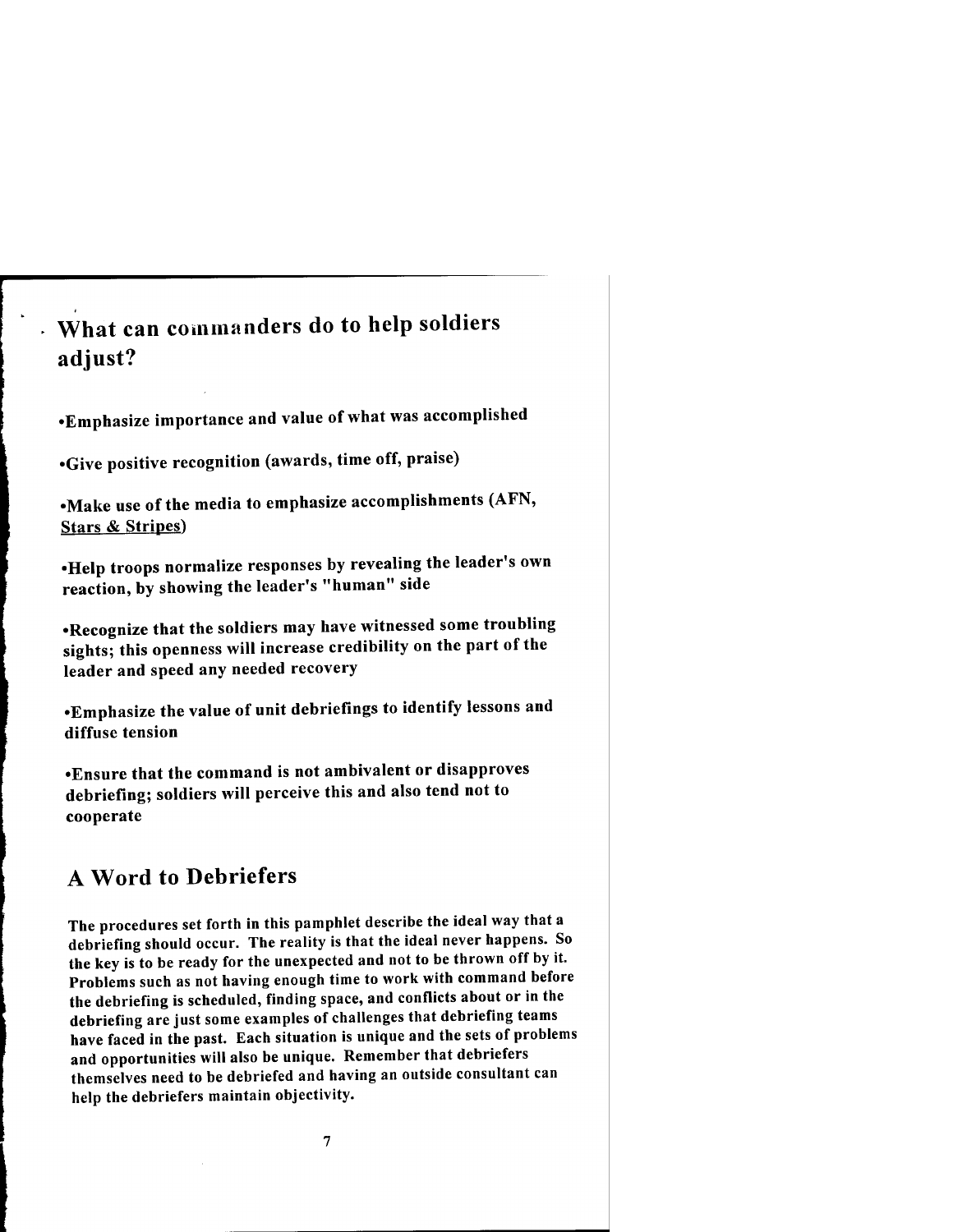### Some Common Myths about Debriefing

#### MYTH #1

Nothing unusual happened, so there's nothing to debrief about: "There was no trauma, no crisis. What's there to talk about, anyway?"

FACT: What one person experiences as stress may not be the same for someone else. What may appear to be upsetting to you may not be difficult for someone else. Also, debriefing can be useful after a regular deployment because even though it wasn't a crisis, it certainly involves significant stressors (such as separation and uncertainty).

#### $MYTH#2$

Not good to admit mistakes: "Why dredge up bad memories? Why broadcast to everyone what mistakes were made?"

FACT: If mistakes were made, then lessons from them need to be learned. Also, it is likely that people from the unit will not know the whole story and the rumors and misperceptions of an event can be more damaging to morale than the truth.

#### MYTH #3

Activities like debriefing create a "self-fulfilling prophecy": "Why should we let it all hang out? The best thing is to just suck it up. This is the military, after all. It's all part of the job."

FACT: This is a legitimate concern, and certain kinds of "debriefings" may indeed make matters worse rather than better. This is precisely why an Event-Oriented Debriefing, rather than for example an emotion-focused critical incident debriefing, is preferable with military groups. By staying focused on events and facts, there is little chance of "creating" responses or stress that is not really there. Research has found that when people are given the opportunity to describe their experiences around a difficult event, they adjust faster and can even be physically healthier than people who don't. "Sucking it up" may be OK in the short run, or during a crisis, but afterward it could actually be dangerous to one's health!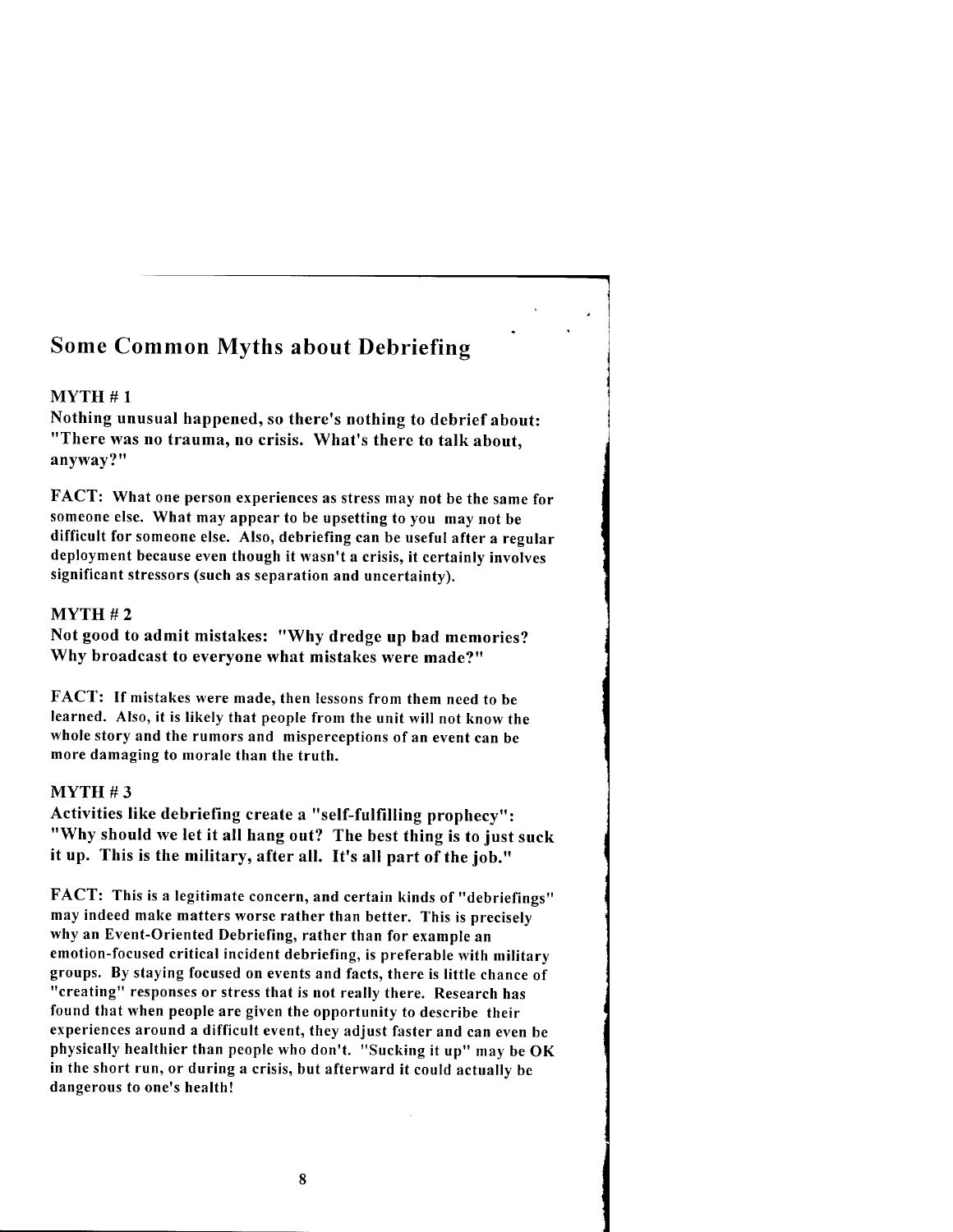#### MYTH # 4

Merely a griping session: "It'll just turn into a griping session (or pity party). They're all a bunch of whiners."

FACT: The point of the debriefing is to create a time-line and talk through the events (hence the term "event-oriented" debriefing). The facilitator's job is to prevent the debriefing from degenerating into a griping session.

#### $MYTH#5$

After action, soldiers just need rest: "It's a waste of time. The soldiers will resent the time taken away from sleep, recreation, and families."

FACT: Before the debriefing, soldiers should have an opportunity to shower, rest and eat. These basic comforts need to be addressed first. As for seeing the debriefing as a barrier to family or comforts, the command needs to make clear that the debriefing is a part of any mission. The mission or deployment is not considered complete until the debriefing occurs. This perspective will help soldiers have more patience and enhance their sense of completing the operation once the debriefing does occur.

#### References

Green, B.L. (1994). Psychosocial research in traumatic stress: An update. Journal of Traumatic Stress, 7, 341-362.

Robinson, R.C., & Mitchell, J.T. (1993). Evaluation of psychological debriefings. Journal of Traumatic Stress, 6, 367-382.

Ursano, R.J., McCaughey, B.G., & Fullerton, C.S. (Eds.). (1994). Individual and community responses to trauma and disaster : The structure of human chaos. Cambridge, England: Cambridge University Press.

Army Publication 9305 (Prototype). Debriefer's Guide to Critical Event Debriefing. HSHA-MB, AMEDDC&S.

Army Publication 9212B (Draft). Outline of Critical Incident Stress Debriefing. HSHA-MB, AMEDDC&S.